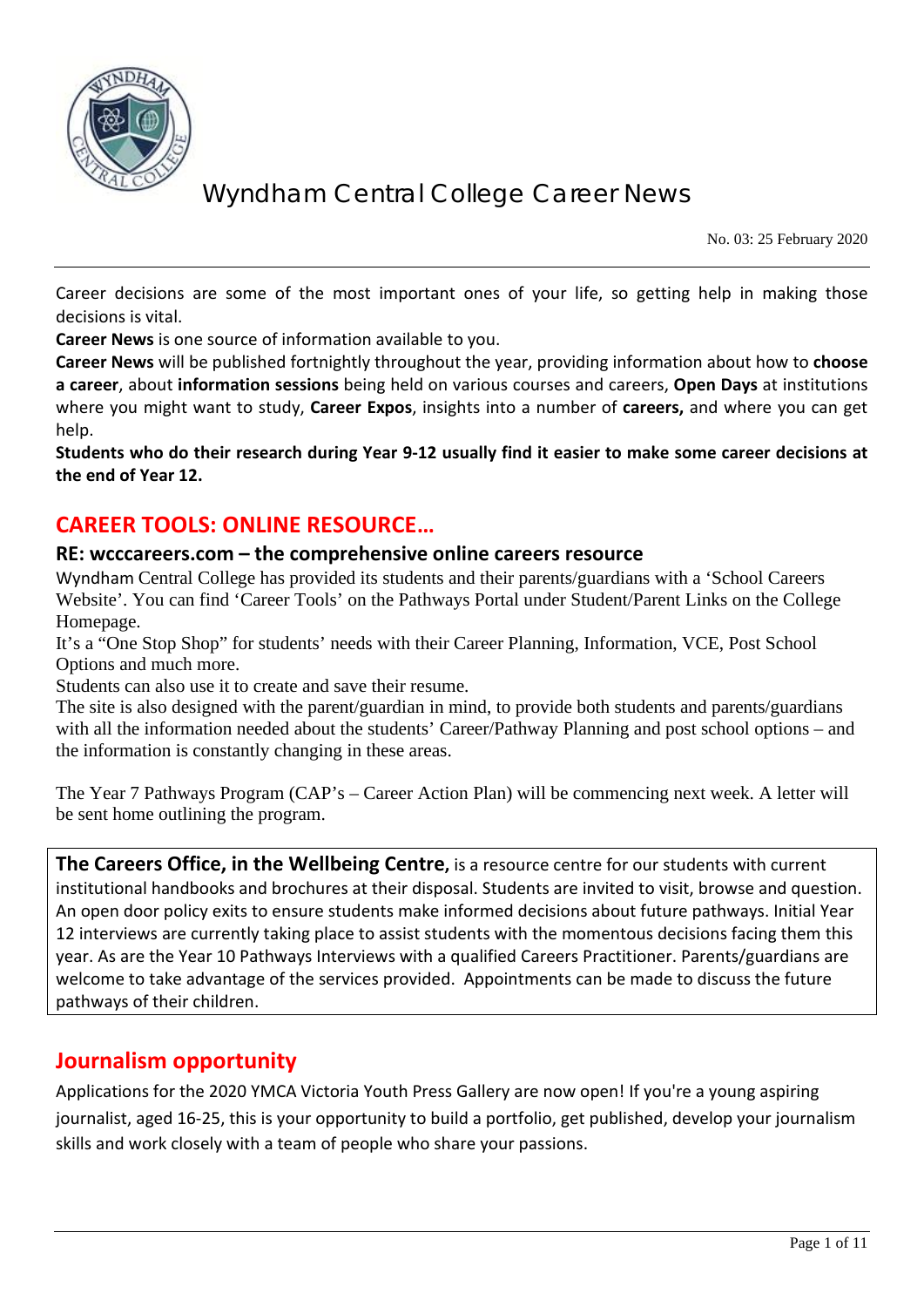

No. 03: 25 February 2020

Participants will serve as the Press Gallery for YMCA Victoria Youth Parliament by writing articles about the program and the issues being debated. Applications close Sunday, 29 March. Email any questions and your completed application pack to [pressgallery@ymca.org.au](mailto:pressgallery@ymca.org.au) Download the application pack here:<https://bit.ly/37SwSS5>

# **Passionate about photography?**

Photography Studies College is a private college located at Melbourne. The institute offers vocational and university level courses in photography and photoimaging. To learn about careers in photography and read about the awards their graduates have recently received, go to<http://bit.ly/2ETkpUX>

## **Careers in Insurance**

**Have you considered a career in insurance?** As one of the biggest, most diverse industries in the world, insurance has more roles than you'd imagine – including ones that are perfect for you. Love numbers? You're needed. Love people? Insurance has roles for you. Analytical? A big thinker? A problem solver?

Whatever you are, insurance has a job with your name on it. To learn about where a career in insurance can take you, check out the website 'Careers in Insurance' at this link - <http://bit.ly/2FaCbSZ>

# **Forensic Science Careers**

Victorian Institute of Forensic Medicine has put together information about careers in forensic science. You can access the information at this link <https://bit.ly/2Eb7R7W>

**Courses:** the following are several universities that offer courses in forensic science.

**Victoria**

Deakin University,<https://bit.ly/2VlWaFX>

**NSW**

University of Western Sydney,<https://bit.ly/39Rpp7k>

University of Technology Sydney,<https://bit.ly/32i7WlS>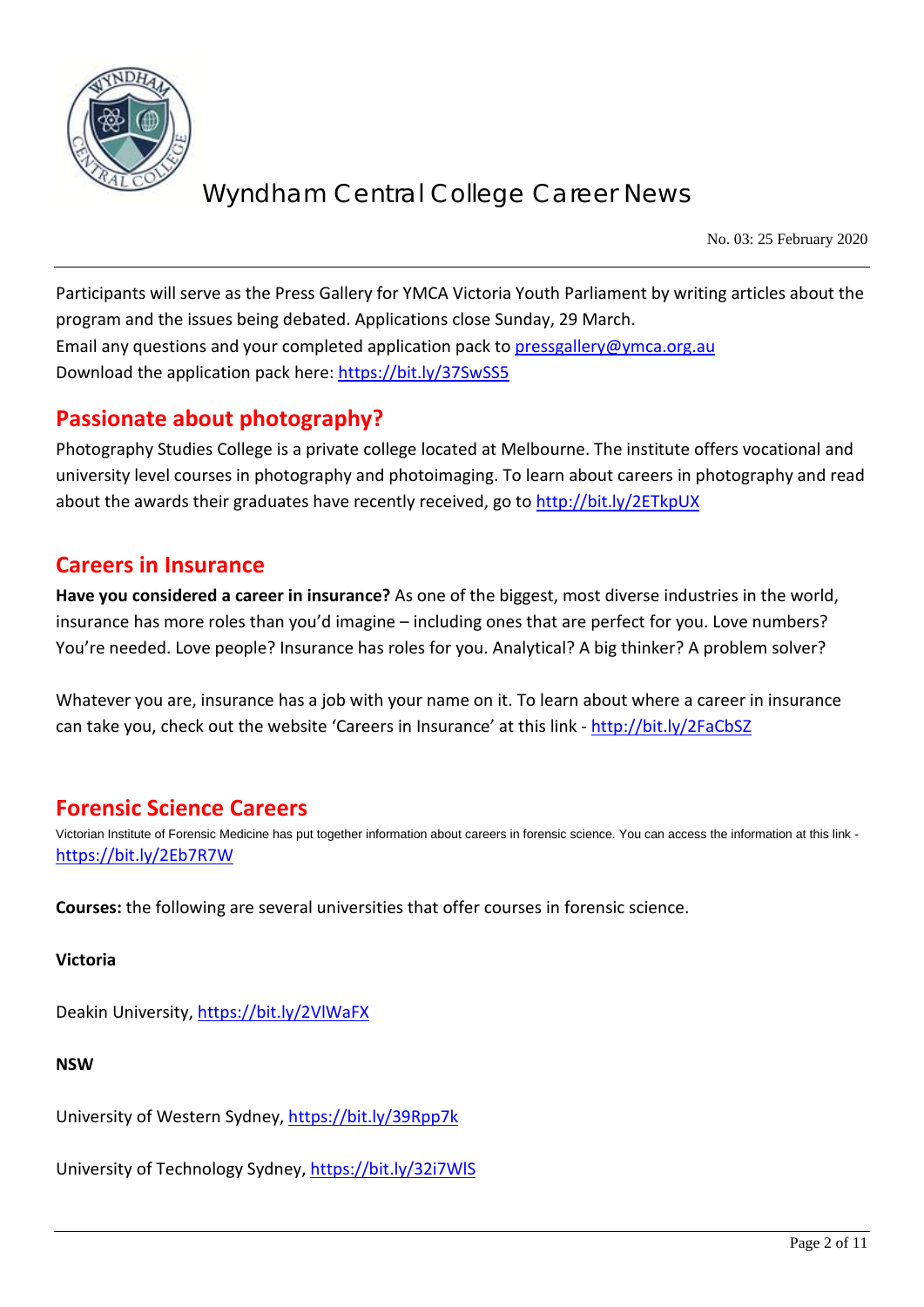

No. 03: 25 February 2020

University of New England,<https://bit.ly/2wFLPu5>

#### **Canberra**

Canberra Institute of Technology,<https://bit.ly/38WKjlu>

University of Canberra,<https://bit.ly/3c17YmU>

# **Year 12 – University Pathway Planner**

If you are planning to apply for university courses this year, there are many dates you will need to be aware of. These dates will vary between states. Having a diary or a planning app on your phone or device will help you to feel organised and ensure you do not miss any key dates.

Many dates for are not available yet, but the following breakdown by term will give you some guidance on what to plan for and when.

#### **TERM 1**

**Career Appointment, Career Events, University Applications and Scholarships**

#### **CAREER APPOINTMENT**

Book in an appointment with Mrs Karlovic to discuss any course/career/occupation goals you may have. She will be able to give you advise specific to the state you would like to study in, the best courses to suit your goals and also suggest other options you may not have considered yet.

Do not have any course goals or career interests? No worries! Mrs Karlovic will be able to assist you to identify interest areas that align with your values, skills, academic aptitude, and personal competencies.

#### **CAREER EVENTS**

It is never too early to attend career events. The following are examples of events running in February and March.

**Charles Sturt University – new Doctor of Medicine**: The first intake for the Doctor of Medicine will be in 2021. Find out about entry requirements and the admissions process at an information session.

**Dates in March:** Bathurst (9)**,** Orange (10), Wagga Wagga (16), Sydney (24).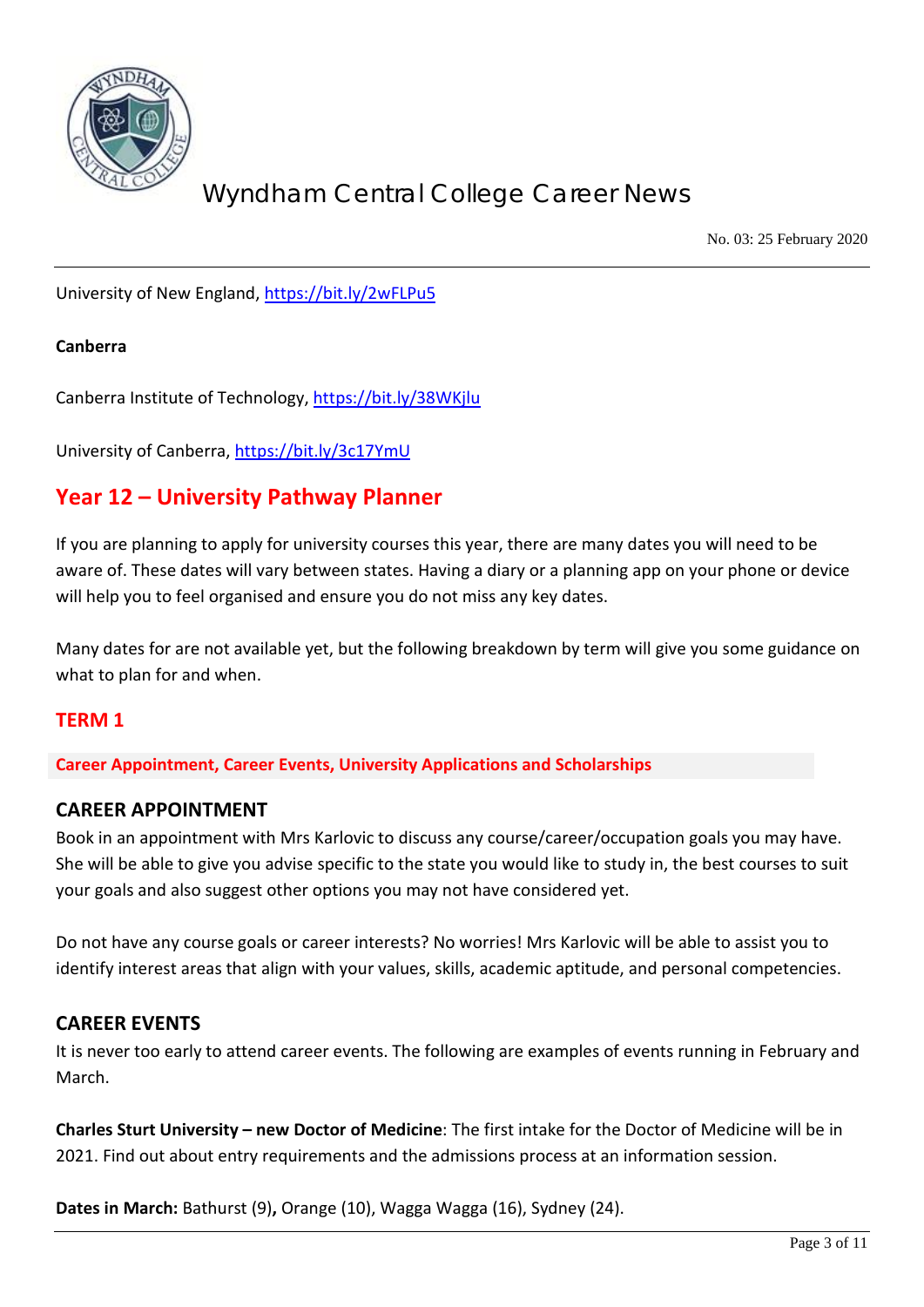

No. 03: 25 February 2020

**Info and RSVP:** <https://bit.ly/2OKtiTz>

**Charles Sturt University – Explore Days**: Students will be able to explore two study areas through one-hour workshops (e.g., business, education, allied health, science, veterinary science), and speak to course advisers.

**Dates in March:** Port Macquarie (10)**,** Bathurst (17), Albury-Wodonga (24)**,** Wagga Wagga (31) **Info and RSVP:** <https://bit.ly/39oQIFP>

**UCAT Preparation Sessions:** Any Year 12 student planning to study medicine or dentistry in 2021 may need to sit the University Clinical Aptitude Test (UCAT) in July 2020[, https://bit.ly/2HcrTki](https://bit.ly/2HcrTki)

The following companies are running UCAT preparation sessions: NIE, Saturday 21 March, Melbourne, 9am – 6pm,<https://bit.ly/36Q7coQ> MedEntry, 28 – 29 March, 2-day weekend workshop,<https://bit.ly/2RSrv0B>

**Victorian Careers Show**: This event is for Victorian students who would like to explore their career and study options. You will also be able to attend seminars and workshops **When:** 17 – 18 March. **Where:** Melbourne Showgrounds **Info and RSVP:** <https://bit.ly/2uU7RbZ>

**VCE and Careers Expo**: This annual event enables senior school students and their families to participate in a diverse range of seminars related to VCE subjects, gap year opportunities, vocational and higher education courses, career pathways and study skills. HSC students are also encouraged to attend. **When:** 30 April – 3 May. **Where:** Caulfield Racecourse **Info and RSVP:** <https://bit.ly/2SUaX7G>

**TAA Hotel Careers Expo**: Tourism Accommodation Australia is running a careers expo for prospective students where they can meet Melbourne's major hotel brands and explore the range of career opportunities within the industry.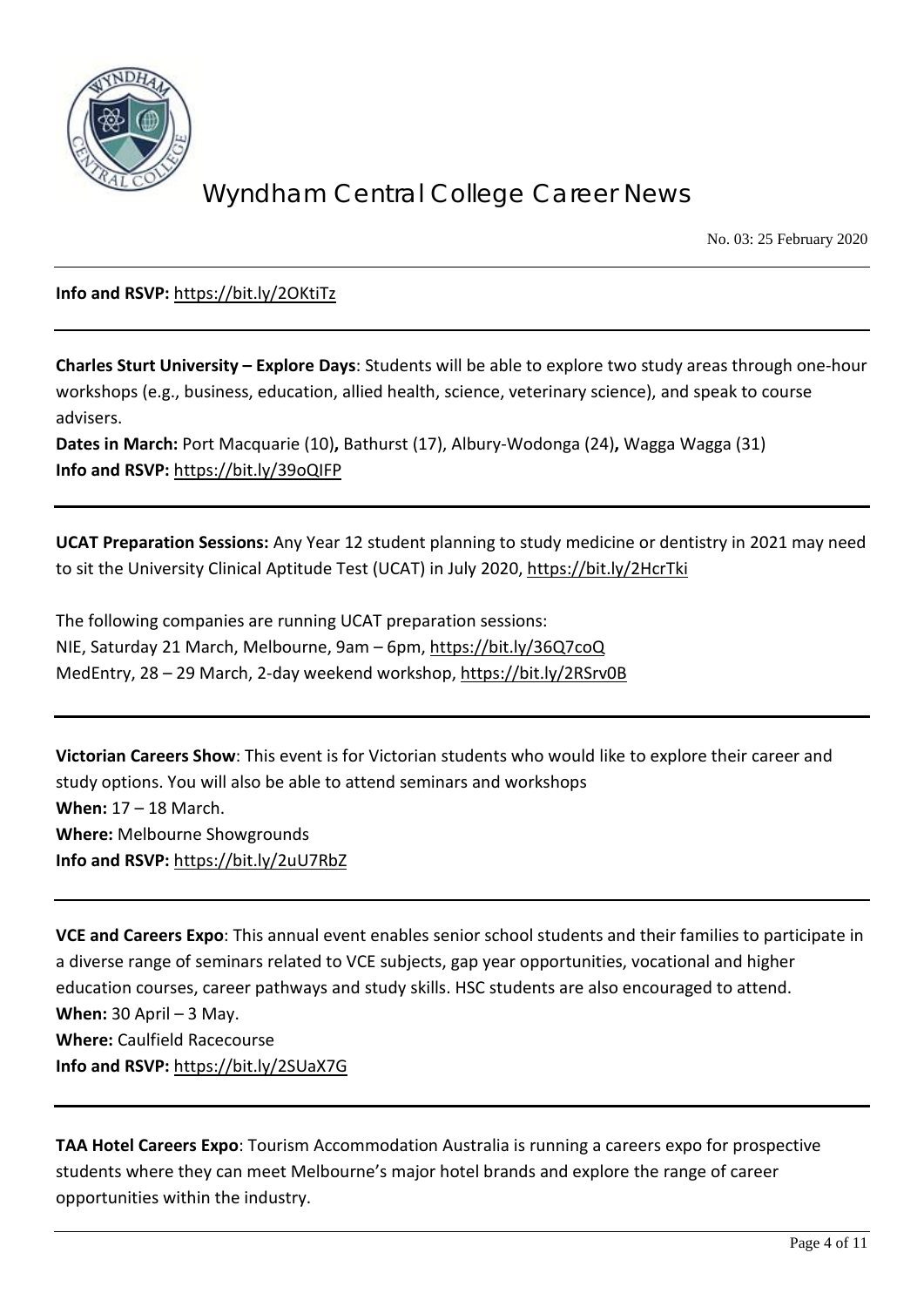

No. 03: 25 February 2020

**When:** 25 March, 2020. 10am – 1pm. **Where:** The Hotel Windsor, 111 Spring Street Melbourne. **Info and RSVP:** <http://taavic.com.au/>

**ACN Nursing and Health Expo:** The Australian College of Nursing (ACN) is hosting a Nursing and Health Expo in April. You will be able to speak to employers in the industry, nursing specialists and TAFEs and universities. **When:** Saturday 4 April, 8.30am – 2.30pm. **Where:** The Melbourne Convention and Exhibition Centre

**Info and RSVP:** <https://bit.ly/2HtwEpR>

## **UNIVERSITY SCHOLARSHIPS**

**The University of Melbourne – George Hansen Scholarship:** If you are planning to study at The University of Melbourne in 2021, you should consider applying for the prestigious George Hansen Scholarship. Stage 1 applications are now open and close on the 9th of March. You must be able to prove financial disadvantage to be eligible,<https://bit.ly/2IB4IDC>

**Australia National University (ANU) – Tuckwell Scholarship:** If you are planning to study at ANU in 2021, you should consider applying for the prestigious Tuckwell Scholarship. Applications will open on 4 March and will close 25 March,<https://bit.ly/2Sja5r7>

## **TERM 2**

## **Early Entry Applications, Career Events**

## **EARLY ENTRY**

Several early entry programs open in term 2. The following are examples:

**Australian Catholic University, Community Achievers Program**: Recognises community service and leadership. Successful applicants will be guaranteed entry into their desired course with a lowered ATAR. **Date:** Applications will open in May or June (TBC) **Info and RSVP:** <https://bit.ly/2PgCRtK>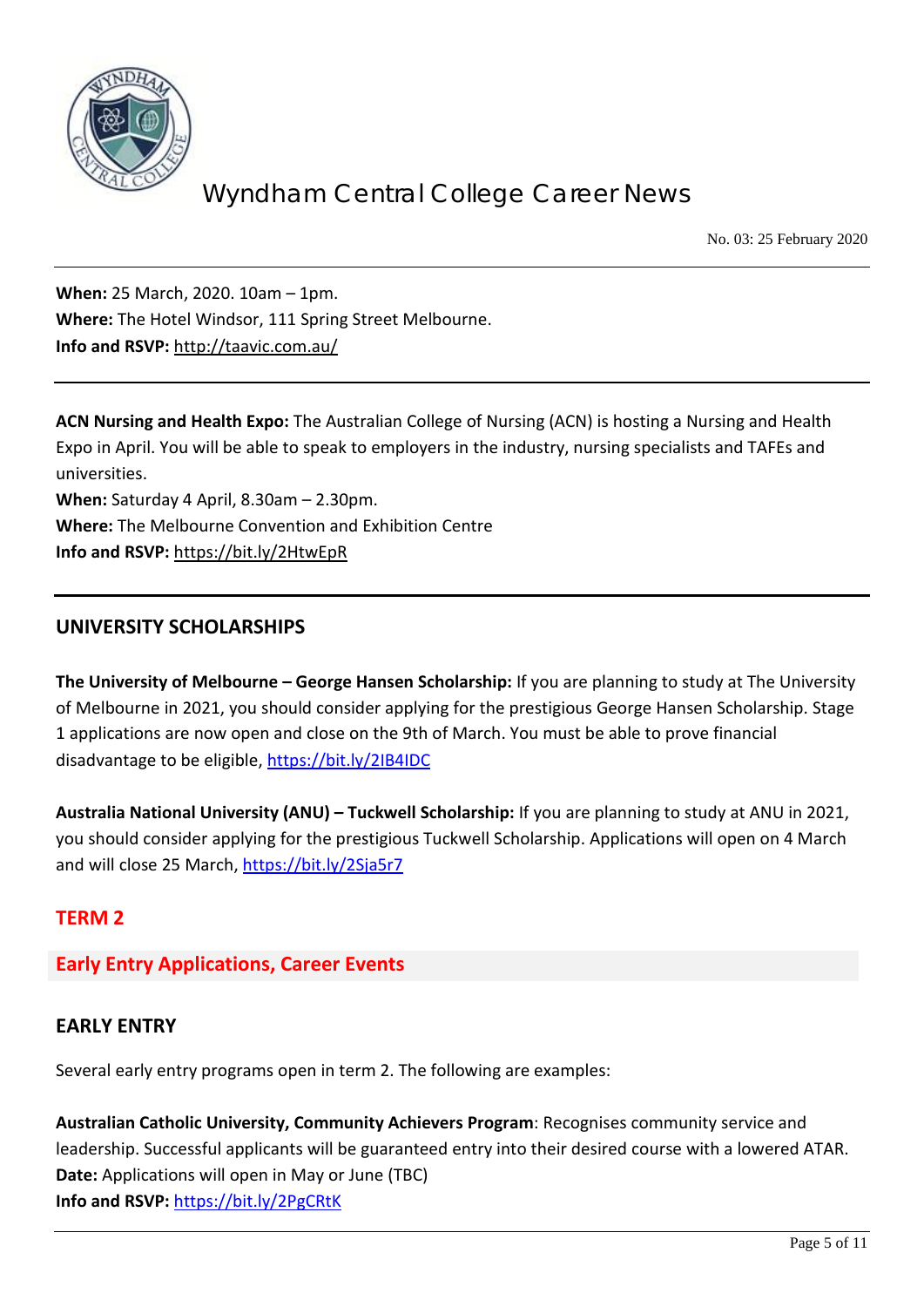

No. 03: 25 February 2020

**La Trobe University – Aspire Program**: Recognises community service and leadership. Successful applicants will be guaranteed entry into their desired course with a lowered ATAR. **Date:** Applications will open in June (TBC) **Info:** <https://bit.ly/2uZAh4w>

**Charles Sturt University – Advantage Program**: Recognises soft skills such as empathy and resilience and a commitment to creating a world worth living in (i.e., motivation to study chosen degree). Successful applicants will be guaranteed entry into their desired course with a lowered ATAR. **Date:** Applications will open in June (TBC) **Info:** <https://bit.ly/32jftRz>

## **CAREER APPOINTMENTS**

As above for term 1. You can also start to refine your career action plan, plan for Term 2 dates and events and continue to explore suitable university courses.

## **CAREER EVENTS**

As for term 1. Check the Weekly Career News for Term 2 Career Events.

## **TERM 3**

**University Applications, Scholarships, Accommodation, Special Consideration, Early Entry and Open Days**

#### **UNIVERSITY APPLICATIONS**

In August you will be able to start your university applications. For most universities, you apply for courses via the state-based tertiary admission centre:

**Victoria:** Victoria Tertiary Admissions Centre, [www.vtac.edu.au](http://www.vtac.edu.au/)

**NSW/ACT:** Universities Admissions Centre, [www.uac.edu.au](http://www.uac.edu.au/)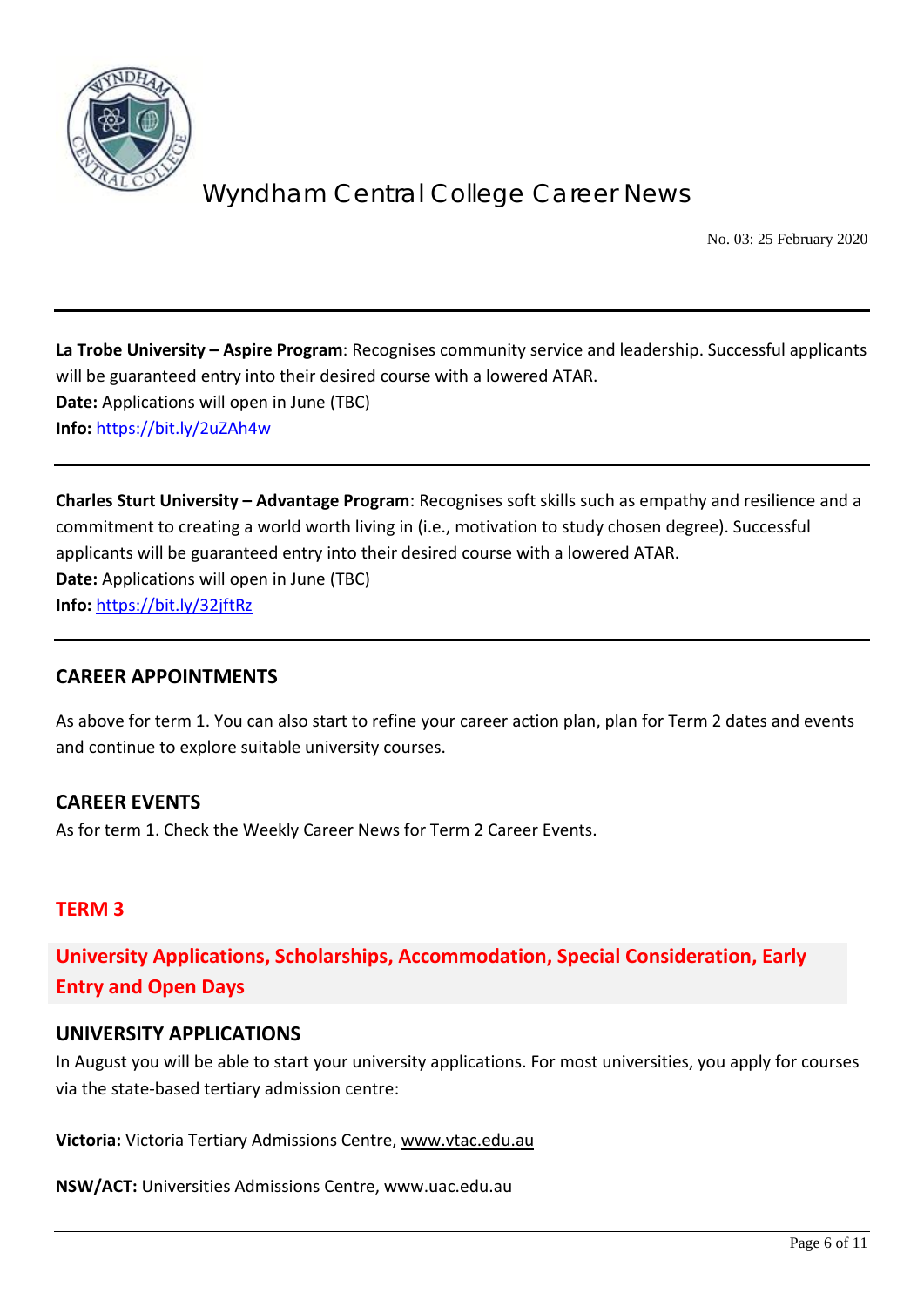

No. 03: 25 February 2020

**Tasmania:** University of Tasmania, [www.utas.edu.au](http://www.utas.edu.au/)

**SA/NT:** South Australia Tertiary Admissions Centre, [www.satac.edu.au](http://www.satac.edu.au/)

**WA:** Tertiary Institutions Service Centre, [www.tisc.edu.au](http://www.tisc.edu.au/)

**QLD:** Queensland Tertiary Admissions Centre, [www.qtac.edu.au](http://www.qtac.edu.au/)

You will create a user account, and add course preferences into the system.

It is important to note that for most courses, you won't need to finalise your preferences until after your Year 12 results are released.

Some courses such as medicine and performing arts will have earlier closing dates.

'Timely applications' usually close at the end of September and you will need to pay an application fee.

#### **UNIVERSITY SCHOLARSHIPS**

You will be able to apply for university scholarships through three ways:

**Tertiary Admission Centre**: You can apply for Access and Equity scholarships via an online form (for some states).

**University**: You can apply for scholarships direct to the universities

**Other**: you can also apply for scholarships that aren't associated with any particular university.

The application period for scholarships can run between August – March. Dates will vary for each method.

## **ACCOMMODATION**

You can apply for university accommodation generally between July – January. There are several types of accommodation including on-campus, off-campus, private student housing, home stay, etc.

Dates will vary based on the type of accommodation and the universities you apply to for on-campus accommodation.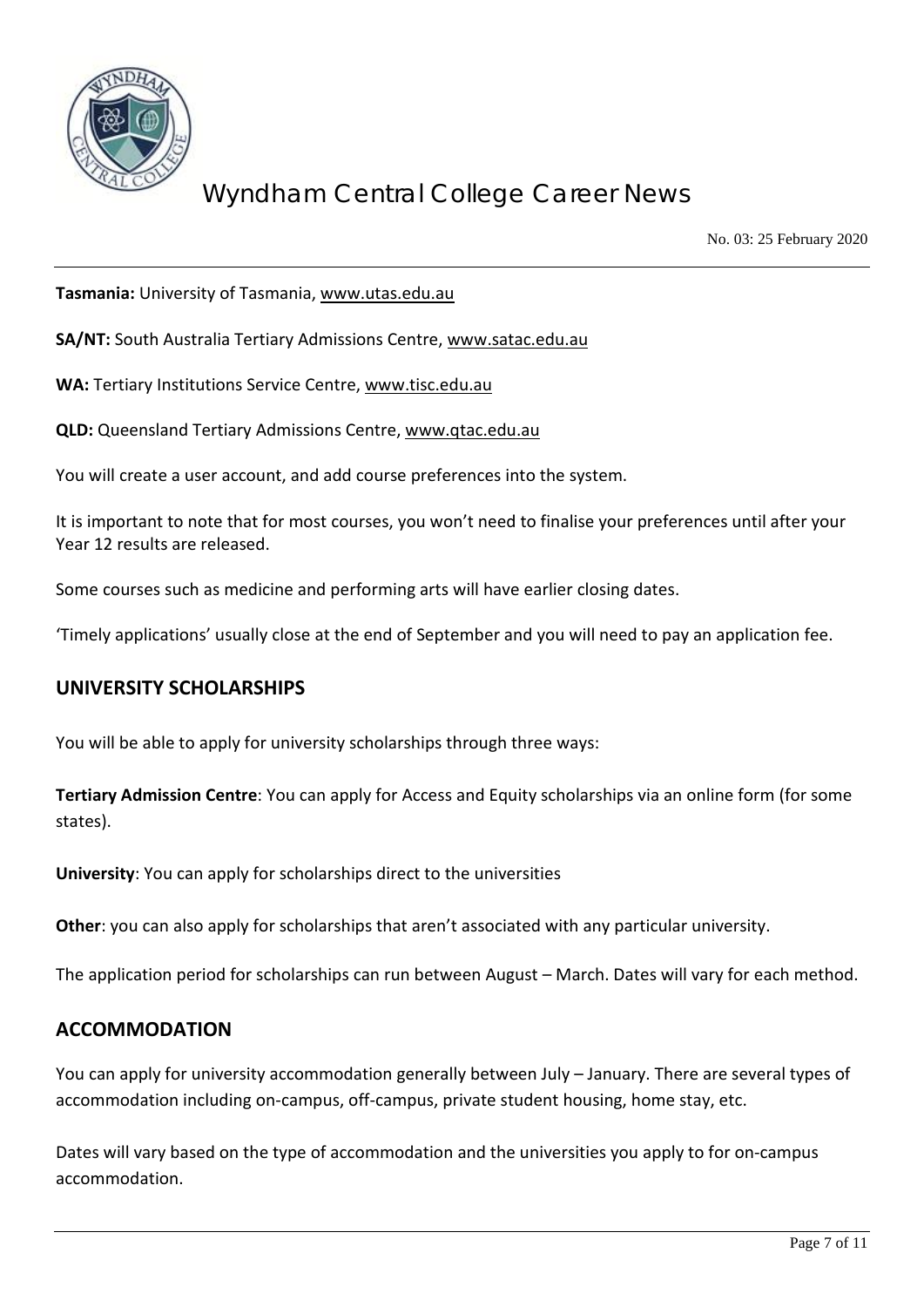

No. 03: 25 February 2020

Some universities have a first-year accommodation guarantee, others have a 'first in, first served' policy, some hold places for rural applicants, some charge you for applying. Every university is different.

### **SPECIAL CONSIDERATION**

When you apply for courses via the Tertiary Admission Centre, you will also be able to apply for special consideration.

Universities will consider any disadvantages you have experienced and take these into consideration during the selection process. The following are examples of two schemes:

**Victoria,** Special Entry Access Scheme,<https://bit.ly/2v9dWkV>

**NSW/ACT:** Educational Access Schemes,<https://bit.ly/38OtxoB>

Examples of disadvantage include: long term illness/disability, financial, rural, and difficult circumstances.

#### **OPEN DAYS**

Will run on weekends during August for Victoria and during August/September for NSW and Canberra.

It is crucial you attend open days before making a final decision on your course preferences. You will be able to attend seminars and workshops, campus and accommodation tours, and speak directly to course and faculty advisers.

## **EARLY / GUARANTEED ENTRY SCHEMES**

Schemes for several universities will open in August, such as RMIT, Victoria University, University of Melbourne, Monash University, University of Wollongong, University of Canberra etc.

#### **TERM 4**

# **Results, change of preference, offers, enrolment/deferment**

## **RESULTS**

You will receive your VCE results late December. Your results will be sent to the universities you have applied to.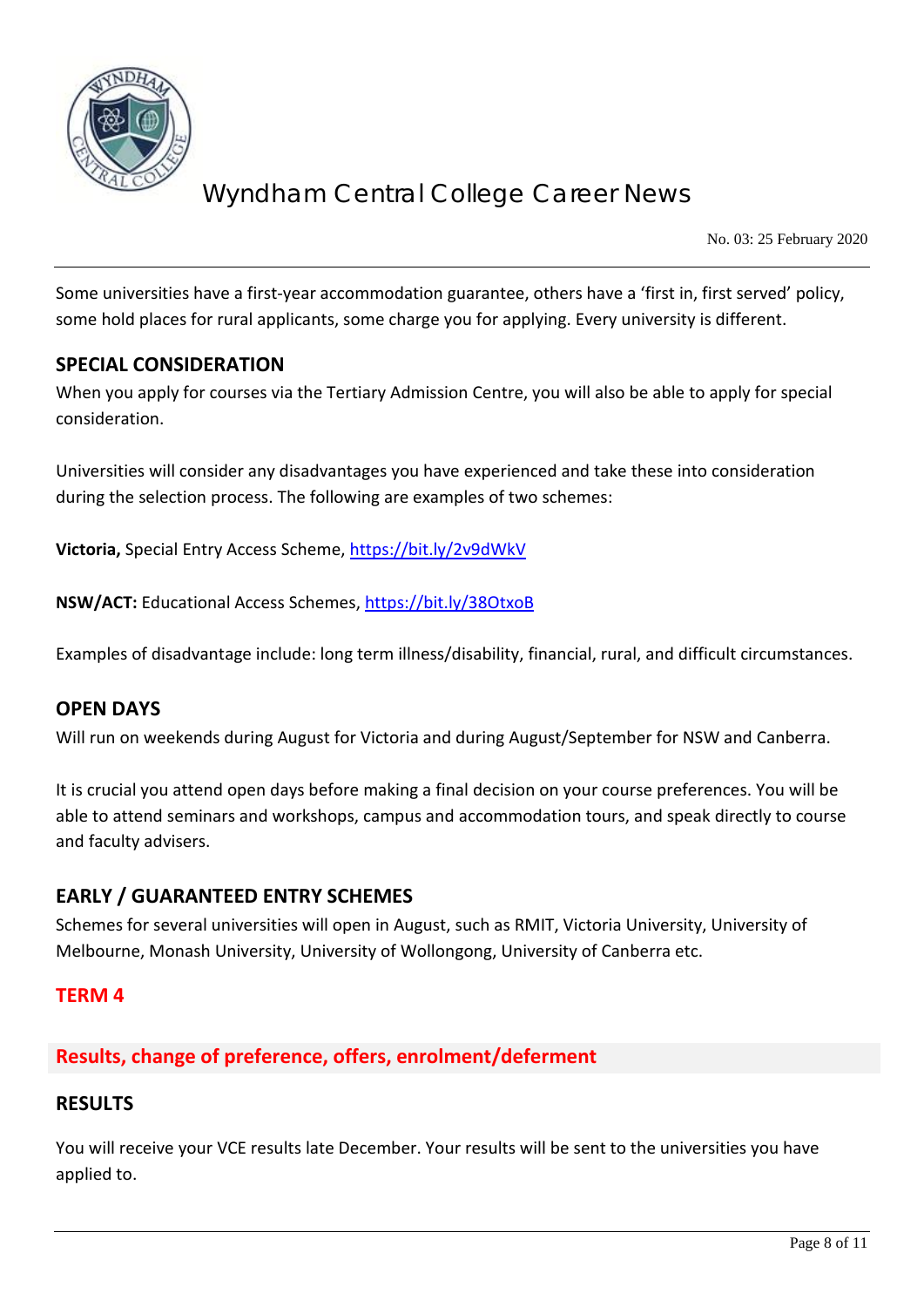

No. 03: 25 February 2020

### **CHANGE OF PREFERNECE**

Once you receive your results, you will have a few days to change your course preferences before offers are released. For most courses, you will be able to add/delete/re-order courses on your list.

You will also be able to change your preferences between offer rounds. Dates will vary between states.

### **OFFERS**

There will be several offer rounds for each state. Offers are made late December for Victoria and NSW/ACT and then again in January and February. It is important to note the following:

You can only receive 1 offer per round

If you receive an offer, it will be the highest course on your preference list you are eligible for.

The Tertiary Admission Centre acts as a link between you and the university through the selection and offer process.

#### **OFFER DECISION**

Once you receive your offer, you will need to make a decision – you can accept, defer or decline your offer. If you accept your offer, you will need to enrol into your course.

If you defer your offer, you can delay the start of your course to another intake period (usually 12-months). Your career adviser can assist you with this process.

# **Focus on the Bachelor of Arts**

## **Considering studying a Bachelor of Arts in the future?**

The Bachelor of Arts is an excellent choice of degree for students and one of the most popular choices in the country.

The degree offers flexibility for students and majors/minors can cover areas such as science, economics, visual arts, IT, languages, humanities, media, communications, and design etc.

In fact, sit 10 Bachelor of Arts students at a table and each will most likely be studying very different courses.

The following are three excellent Bachelor of Arts programs to consider.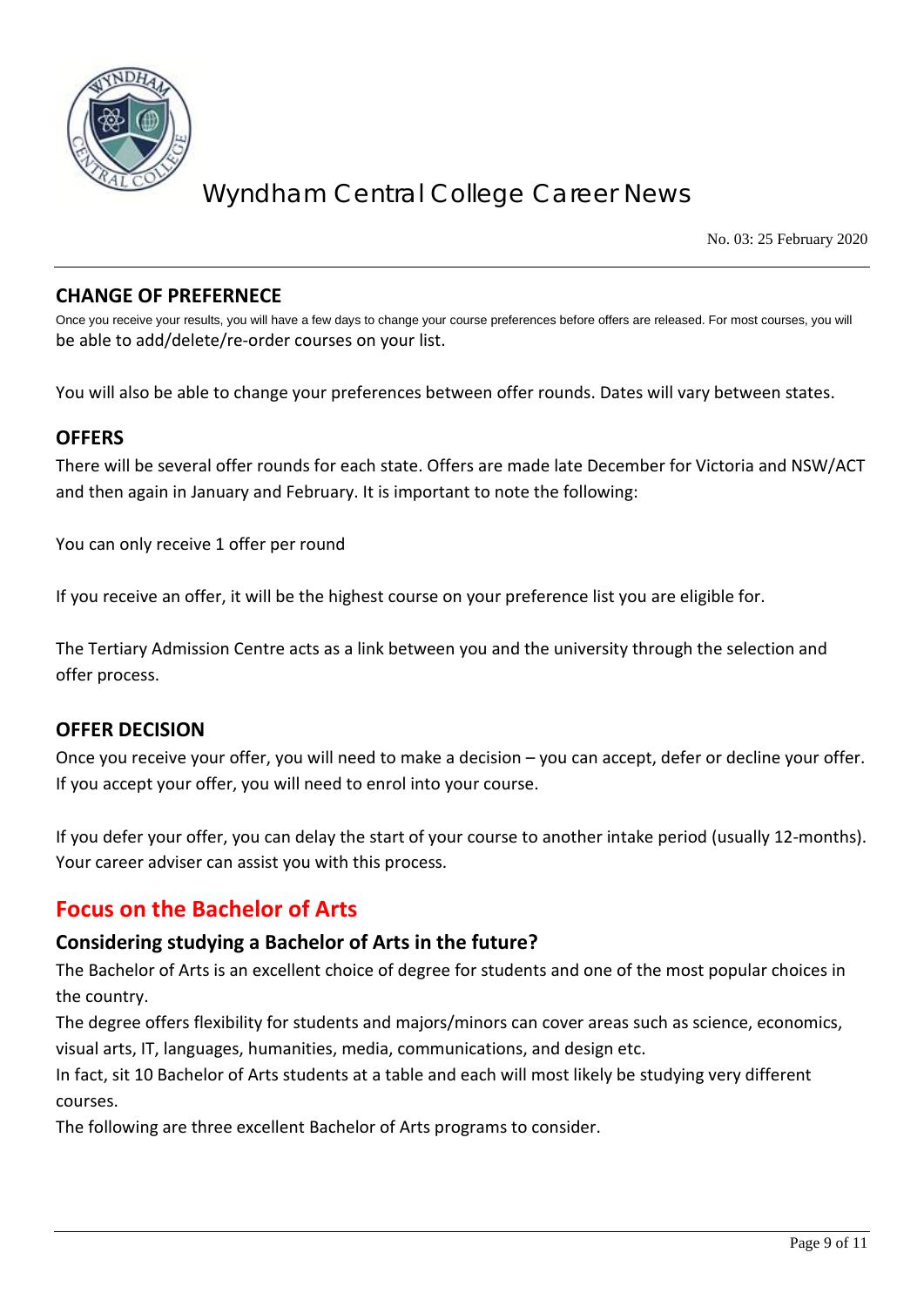

No. 03: 25 February 2020

### **Bachelor of Arts (Professional), Swinburne University**

This course offers 18 majors, 28 co-majors from other faculties and 42 minors. Students are guaranteed one-year of paid industry experience as part of the degree, and it will take 4-years full time to complete the course. Applicants will need to achieve an ATAR of approximately 80 to be considered for admission. This could rise for the 2021 intake,<http://bit.ly/1UTb3pZ>

### **Bachelor of Arts, Monash University**

The Monash Global Immersion Guarantee (GIG) provides a guaranteed two-week overseas study experience for all first year Bachelor of Arts and Bachelor of Global Studies students, with the cost of airfares, accommodation and local travel covered as part of the program. This is the first initiative of its kind in Australia.

Students will study the impact of the global movement of people and goods on environmental sustainability. For information, visit<https://bit.ly/37ThuFk>

#### **Bachelor of Arts, La Trobe University**

This course offers 50 majors and minors – the largest in Victoria. Bachelor of Arts students are able to apply for a 2-week funded international experience to China or Vietnam.

They will spend a week working on sustainability projects, helping to find solutions to real-world problems. La Trobe will cover the cost of airfares, accommodation, food, transport, visa fees and insurance. For information, visit<https://bit.ly/32x6D1T>

# **Federation University**

#### **Federation graduates rated highly by employers**

Federation University Australia graduates once again have demonstrated their strong employability by performing above the national average in

three important fields as part of the latest Employer Satisfaction Survey – employability, foundation skills, and adaptive skills,<https://bit.ly/2HPB8ax>

## **Australian Federal Police signs MOU with Federation University**

The Australian Federal Police (AFP) will be working with the Internet Commerce Security Lab (ICSL) to establish a cybercrime internship program for students studying in School of Science, Engineering and IT. The Internship program will provide opportunities for students to work with Australian Federal Police officers to learn about Cyber Crime investigation in a real-world environment,<https://bit.ly/3c1Entg>